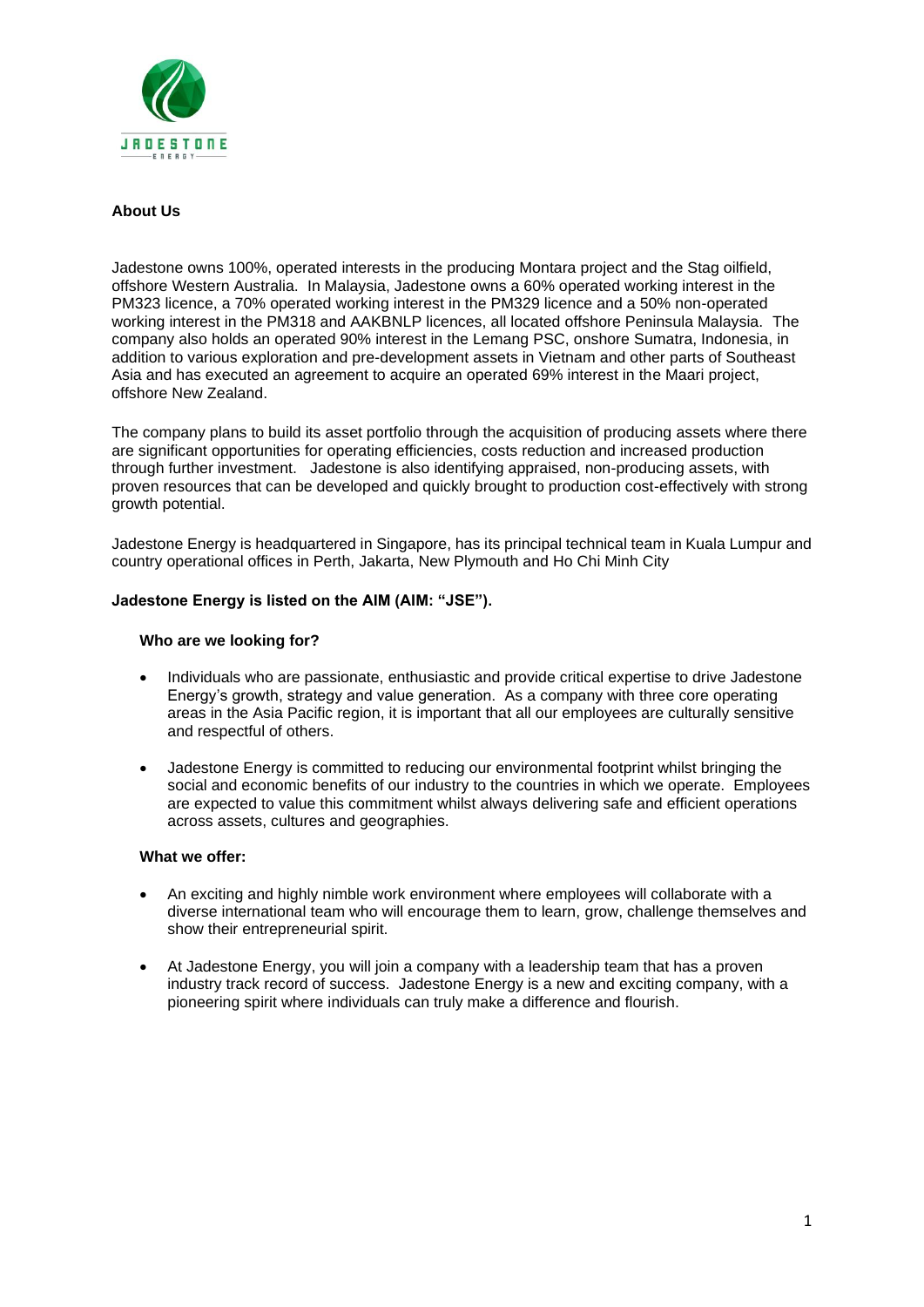

| <b>Job Title:</b> | Group Learning &<br>Development Manager | <b>Reports to</b><br>(title): | Group HR Manager, Singapore                                              |
|-------------------|-----------------------------------------|-------------------------------|--------------------------------------------------------------------------|
| <b>Function:</b>  | ΗR                                      | Location:                     | Perth/Kuala Lumpur/Singapore<br>(Flexibility on location of the<br>role) |

# **1. POSITION PURPOSE**

The Group Learning & Development Manager is a senior role that provides leadership for the L&D function across the Jadestone Group. The Group Learning & Development Manager will report to the Group HR Manager (based in Singapore). This role has an end-to-end accountability across strategy creation and the effective deployment.

It also is the key coordinating point for the L&D linked Performance Management, Performance Development and KPI setting processes.

There is flexibility on where this role is based with the location of the position being determined on where the individual who is offered the position is located.

| <b>2. WORKING RELATIONSHIPS</b> |           |                                                                                              |  |  |
|---------------------------------|-----------|----------------------------------------------------------------------------------------------|--|--|
| <b>Positions supervised</b>     | Direct:   | n/a                                                                                          |  |  |
|                                 | Indirect; | Training & Compliance Administrator                                                          |  |  |
|                                 | External: | n/a                                                                                          |  |  |
| <b>Working</b><br>relationships | Internal: | Group HR teams: Key business leaders and Managers, professional<br>and functional team leads |  |  |
|                                 | External: | Third party vendors, system providers and agencies                                           |  |  |

# **3. PRINCIPAL ACCOUNTABILITIES**

### **Key Accountabilities:**

- Manage and implement the L&D strategy to ensure deliverables are met and the strategy meets the needs of the business
- Lead the creation and deployment of end-to-end learning programmes (learning needs analysis, contract management, the procurement of external learning solutions; or the in-house design, development, implementation, and evaluation of learning solutions)
- Delivering blended, and classroom training (virtual and face to face) courses, as well as bespoke design and delivery of learning programs
- Provide effective specialised Learning & Development advice, education on fit for purpose L&D solutions and education on L&D practices to the business including conducting capability needs analysis
- Work collaboratively with colleagues within the HR Asia Pacific team to ensure alignment.
- Partner with the external agencies to develop their learning and development content
- Manage contracts of external suppliers and facilitate the procurement of new L&D solutions if necessary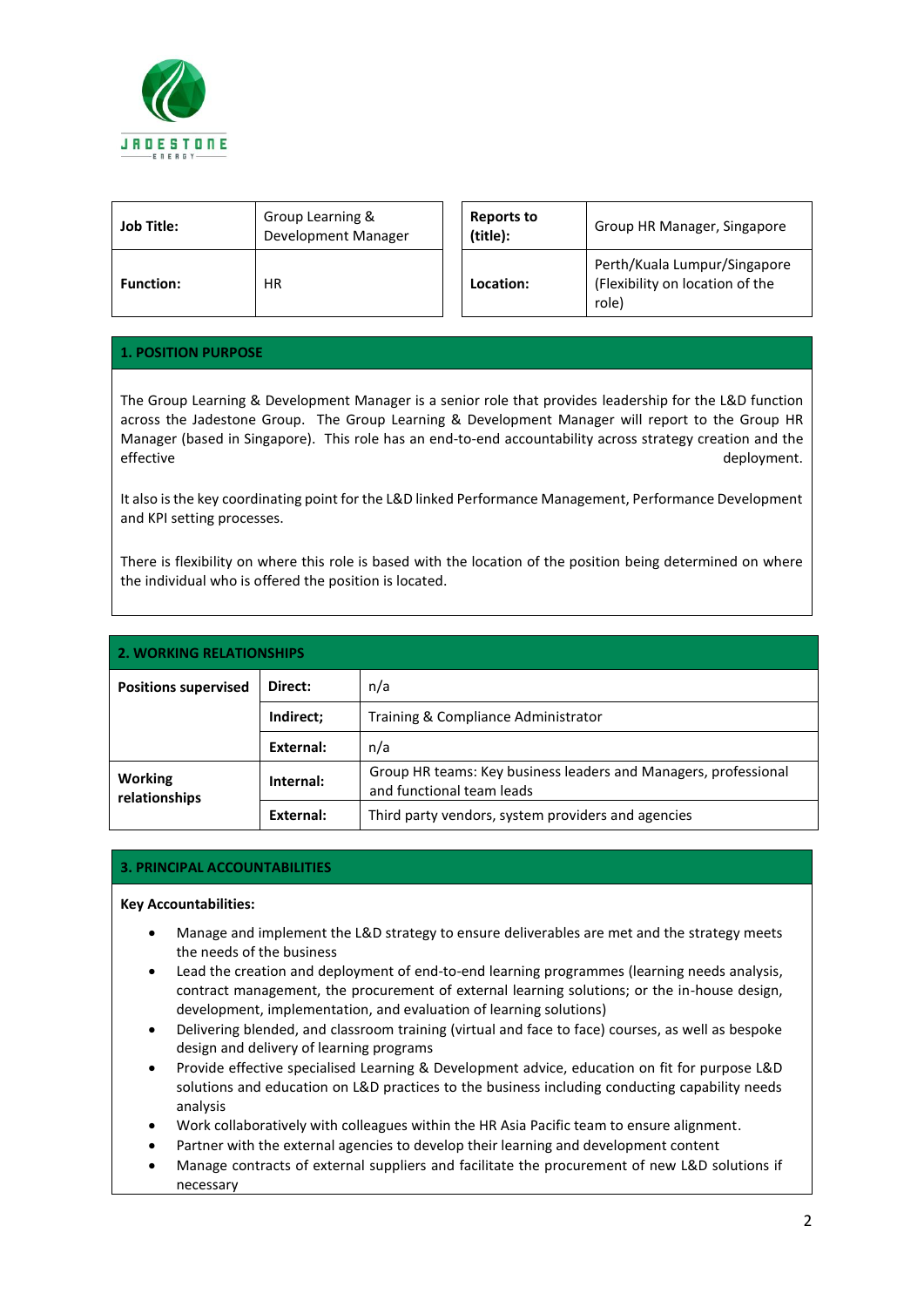

- Positively contribute to business improvement initiatives, implementation and review of systems, policies and procedures
- Manage the delivery of Performance Management, PDR process ensuring that goal setting activities are complete within timeframes and are SMART
- Support talent discussions across the business, identifying training plans
- Work with Key Stakeholders to drive a culture of innovation, diversity and inclusion; actively promote a learning culture
- Develop metrics to track and record training data
- Serves as an internal consultant, advisor and coach to APAC leadership team to build and execute upon a learning and growth culture. Play a key role in designing and participating in all Leadership off-sites regular leadership meetings
- Implements regional learning dashboards and a regional course calendar
- Evaluating and reporting on training progress, providers and outcomes, making recommendations for any necessary adjustments
- Focal point for the development, effective implementation and ongoing coordination of a competency framework and supporting assurance program, in accordance with our facility Safety Cases, country and industry regulations, and business objectives
- Assist with the activities around training needs analysis, planning, logistics and delivery, in the context of the ongoing and changing operational capability requirements of our operational facilities
- Monitor and administer the implementation of all competency training activities in relation to progress of work to ensure they are completed to expected business standards, within timeframes and within any budget constraints

| 4. POSITION HOLDER REQUIREMENTS            |                                                                                                                                                                                                                                                                                                                                                                                                                                                                                                                                                                                                                                                                                                                                                                                                                                                                                                                                                                                                                               |  |  |
|--------------------------------------------|-------------------------------------------------------------------------------------------------------------------------------------------------------------------------------------------------------------------------------------------------------------------------------------------------------------------------------------------------------------------------------------------------------------------------------------------------------------------------------------------------------------------------------------------------------------------------------------------------------------------------------------------------------------------------------------------------------------------------------------------------------------------------------------------------------------------------------------------------------------------------------------------------------------------------------------------------------------------------------------------------------------------------------|--|--|
| Formal<br><b>Qualifications</b>            | Bachelor's degree (or above) in HR, Psychology or Communications<br>$\bullet$<br>At least 10 years' experience in designing and delivering successful learning<br>and development experiences across organisational levels                                                                                                                                                                                                                                                                                                                                                                                                                                                                                                                                                                                                                                                                                                                                                                                                    |  |  |
| <b>Experience, Skills</b><br>and Knowledge | Senior Management experience within an operational business HR<br>department<br>Ability to demonstrate knowledge and capability across L&D teams to<br>$\bullet$<br>promote best practice<br>Demonstrated experience of working effectively across the Asia Pacific<br>$\bullet$<br>region in a senior L&D capacity<br>Experienced in writing and delivering systems training<br>٠<br>Experience of undertaking assessment of learning solution options<br>٠<br>(scoping, feasibility, design, services costing, deliverables, completion<br>criteria, etc)<br>Demonstratable knowledge and capability across the L&D discipline to<br>$\bullet$<br>promote best practice<br>Exceptional relationship building skills - proven creative problem-solving<br>$\bullet$<br>skills - on a regional level<br>Experience using a consulting approach to identify and build effective<br>learning solutions<br>Strong project management skills, proven experience to manage projects<br>٠<br>from inception and launch to follow up |  |  |